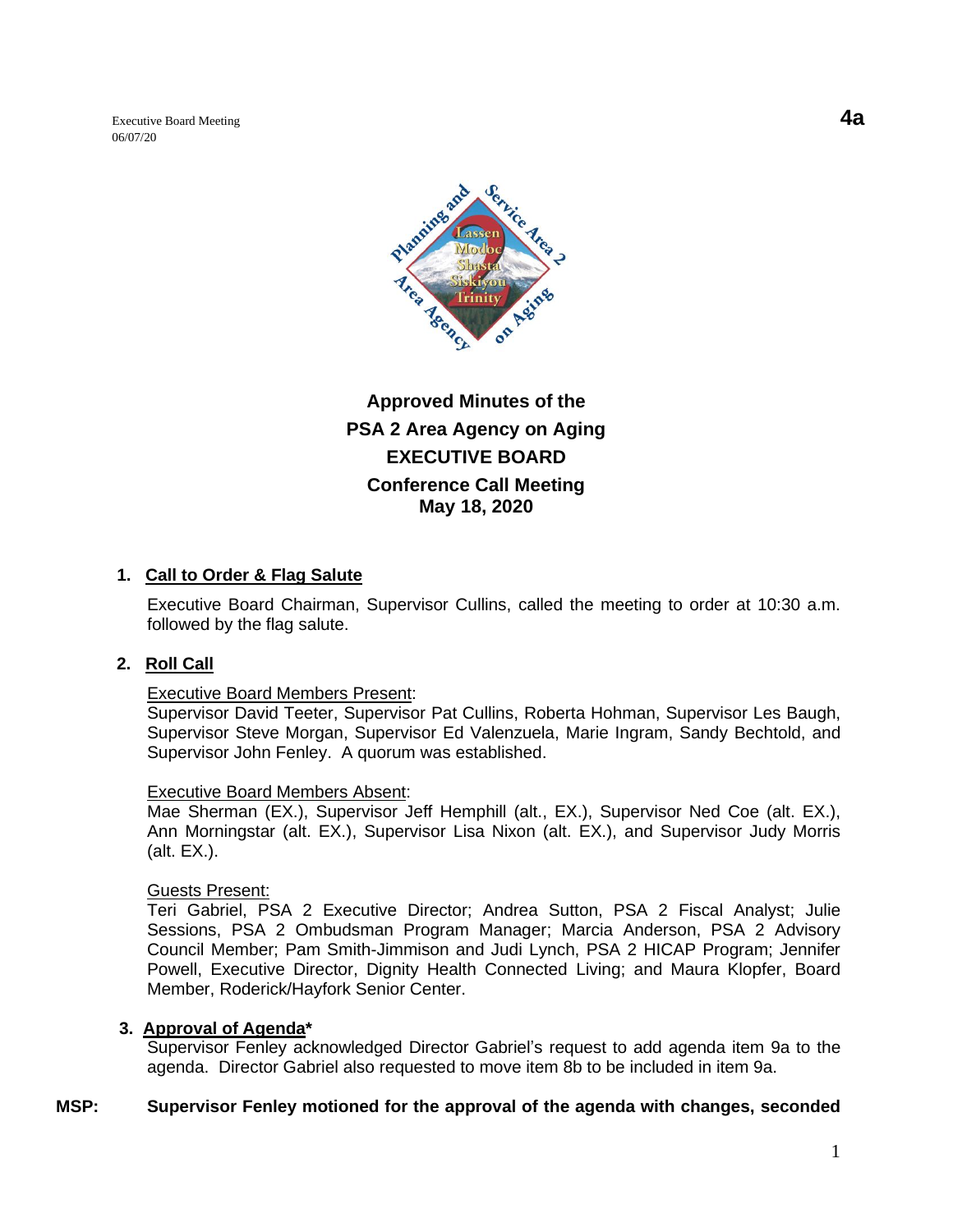#### **4. Approval of Consent Agenda\***

#### **MSP: Marie Ingram motioned for the approval of the consent agenda, seconded by Sandy Bechtold, all aye, motion carried.**

*Abstentions: Executive Board members not present at the meeting noted are acknowledged as abstaining from the approval of these minutes.*

#### **5. Open Session**

Advisory Council member Marcia Anderson reported that she has been working on the PSA 2 Face Book page with assistance from the Jefferson Economic Development Institute (JEDI) in Mt. Shasta. Marcia further reported that she has been working with JEDI to update PSA 2's website. Marcia's work will continue with the Executive Director to gather information for the website.

#### **6. Executive Board's Report**

Supervisor Cullins inquired if the Executive Director had any news on the Great Plate Meal Program. Director Gabriel stated that she would discuss the program in her report later in the meeting.

#### **7. Advisory Council Report** – Clinton Davis, Chairman

In Advisory Council Chairman Clinton Davis's absence, Director Gabriel reported that due to the COVID-19 pandemic and the shelter-in-place order, Advisory Council Meetings have not been held. She further stated that there will be conversation with the Chairman and Vice-Chairman about reinstating meetings since May is scheduled as a conference call meeting.

#### **8. Executive Director's Report** – Executive Director, Teri Gabriel

a. Update on Program Services due to COVID-19 Pandemic:

Director Gabriel provided an update on program services due to the COVID-19 shelterin-place order. Nutrition service providers continue to do amazing work to bring their services to their communities, especially when more older adults are remaining sheltered at home. More older adults are taking advantage of the meal programs. Federal emergency funding has been granted to the nutrition services and with that, more frequent data reporting is necessary. In the month of April alone, nutrition centers are providing over 1,000 additional meals per week. Director Gabriel acknowledged the enormous efforts of all the centers to step up to the challenge in meeting the needs of their communities. Overall statewide there has been a 40% increase in senior meals being provided with PSA 2 serving more than 472 new participants.

Director Gabriel also reported that additional emergency funding through the Coronavirus Aid, Relief, and Economic Security Act (CARES) H.R. 748 will bring additional federal funds to support individuals, businesses and programs serving older adults and persons with disabilities. PSA 2's allocation of the funding will be \$843,452. CARES emergency funding will support: Supportive Services (Title III B Transportation,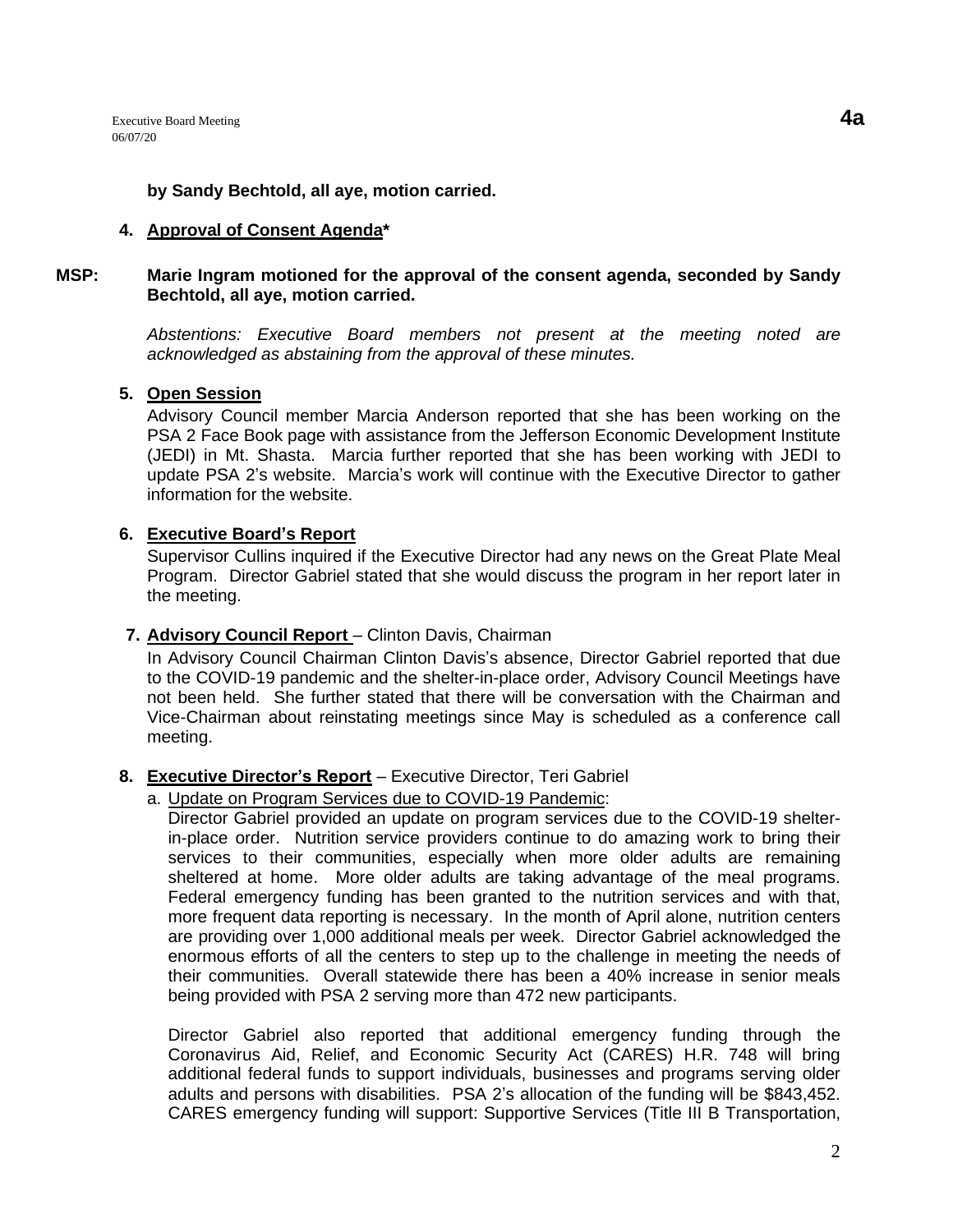Information & Assistance), Home Delivered Meals, Family Caregiver Support, and the Ombudsman Program. Guidance and funding for the CARES Act emergency funding is forthcoming from California Department of Aging. Funding distribution will follow the existing program funding formula.

Director Gabriel also announced that FY 2020/2021 contracted funding may experience reductions at the state level as the Governor's budget proposes reductions for Nutrition Services, the Ombudsman Program, Supportive Services and Family Caregiver Support Programs. Confirmation of the proposed funding reductions is pending.

Director Gabriel provided an update on Ombudsman Program services which continue to function with restricted access to long-term care facilities. Ombudsman services are currently being conducted over the phone in response to family concerns and complaints in the facilities. State level and local concern is focused on the reduction of volunteers planning to return to the facilities once on-site restrictions are lifted. Julie Sessions, PSA 2 Ombudsman Program Manager, added that program changes are being discussed at the state level. Spring training was conducted online which allowed volunteers to participate in the training.

Pam Smith-Jimmison, PSA 2 Health Insurance Counseling and Advocacy Program (HICAP) Manager, provided an update on altered services in response to COVID-19 restrictions. HICAP services continue to be provided to the public telephonically. Advertising has increased via radio announcements to inform the public of HICAP's continued services via telephone. The Face Book page for the HICAP program continues to keep the public informed of Medicare changes and mail outs to beneficiaries help to keep current HICAP clients up to date on Medicare issues. Online trainings are taking place for volunteers and outreach efforts are being postponed until the fall.

Director Gabriel addressed the Great Plates Meal Program announced by the Governor in late April to support restaurants and senior meal services. This program was to be led by each county's Office of Emergency Services (OES) with support by the Area Agencies on Aging. While Director Gabriel communicated with OES in each of the 5 counties, Shasta County OES hosted meetings to consider the program. After learning the requirements of the program, the local county funding which would be required to launch the program in anticipation of FEMA reimbursement, and the participant criteria, neither of the 5 counties moved forward with the Great Plate Meal Program as Older Americans Act (PSA 2) funded nutrition services already existed in the areas where older adults and restaurants inquired on government funded meals programs.

b. Item b was moved to Item 9a.

#### c. Update on Accounting Software Selection:

Director Gabriel addressed the need to replace PSA 2's current accounting software based on the recommendation by Charles Pillon, CPA following the FY 18/19 financial audit. The current accounting software in non-user friendly and costly to the AAA. Research was conducted with the California Department of Aging (CDA), other California Area Agencies on Aging and contracted service providers which overall supported the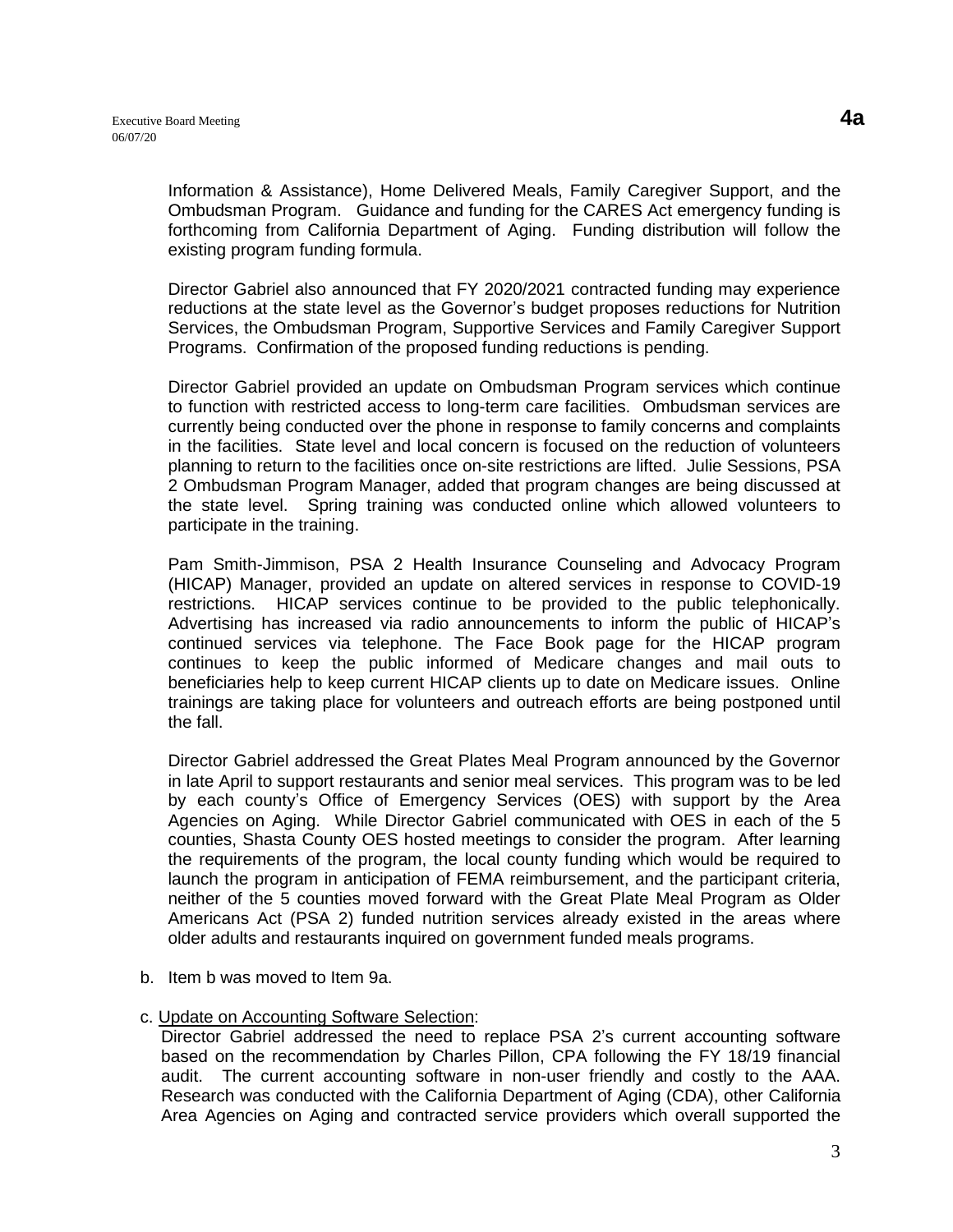use of Quick Books to manage financial operations. Quick Books will be more cost efficient for the AAA and more user friendly with extensive technical support available.

### d. Other Agency Activity:

Director Gabriel reported that the FY 2020-2024 Area Plan is back on track following the deadline suspension by the CDA. This four-your Area Plan will include updated demographics for the 5-county region as well as the results of the recent Needs Assessment. The Area Plan Public Hearing will be rescheduled in an effort to meet the new deadline of July 15, 2020.

Elder Abuse Awareness activities are being addressed. Activities will be lighter this year in consideration of social distancing requirements. Bus stop signs will be displayed in the Redding area with the KNOW ABUSE/REPORT ABUSE elder abuse campaign logo. Lawn signs will also be displayed rather than the banners and flags in consideration of social distancing requirements.

Director Gabriel addressed the AAA's partnership with KIXE PBS for a 45 second commercial inviting older adults to call the #800-510-2020 Adult and Aging Information Line to reach their local Information and Assistance program. Information on the Friendship Line will also be provided to older adults seeking emotional support during the COVID-19 pandemic.

Director Gabriel provided a brief update on research being conducted on service provider board training. More to come as information is acquired from CDA and other AAAs.

#### **9. Acknowledge Proclamation for May 2020 as Older Americans Month – "Make Your Mark"\***

Director Gabriel read the background for the 2020 Older Americans Month theme – "Mark Your Mark" and the Proclamation for May 2020 as Older Americans Month.

### **MSP: Supervisor Valenzuela motioned to approve the Proclamation for May 2020 as Older Americans Month, seconded by Marie Ingram, all aye, motion carried.**

# **9a. Approval to Accept Contract Termination Notice from Golden Age Center, Inc. and Authorize the AAA to Redistribute Unspent Contracted Funds for the remainder of FY 19/20\***

Director Gabriel reported that item 8b was added to the agenda to report that Golden Age Center (GAC) contacted the AAA stating their intention to submit outstanding required reports and to carry out nutrition and transportation services according to its contract with PSA 2 through June 30. Shortly after that communication, GAC reevaluated their financial position and determined it would be necessary to terminate its contract with PSA 2 for the remainder of FY 19/20. Director Gabriel addressed the email from GAC supporting that request. Following receipt of this notice, the AAA began working with GAC to develop a Transition Plan as required by their contract which addresses the transition of services and the process of securing records related to the program. Director Gabriel confirmed that GAC intends to continue nutrition services for their older adult community through their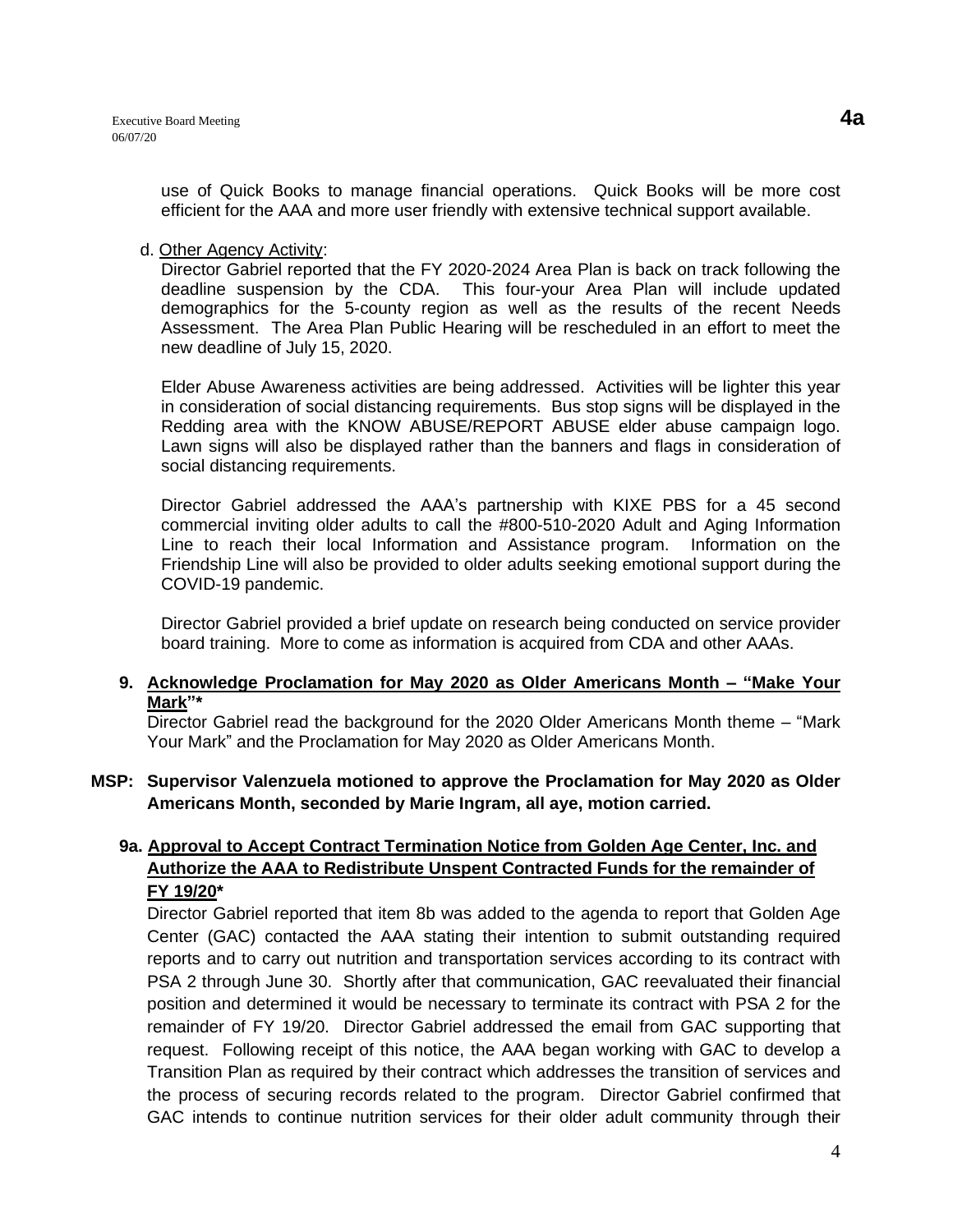local jail until a new nutrition contractor can be secured through a Request for Proposal

(RFP) process for services in the Weaverville area. Director Gabriel is seeking interest from local organizations to respond to the RFP. Additionally, Director Gabriel requested the Executive Board's approval to redistribute \$33,000 of unspent GAC program funds to the other contracted nutrition and transportation service providers prior to June  $30<sup>th</sup>$ .

- **MSP: Supervisor Valenzuela motioned for approval to Accept Contract Termination Notice from Golden Age Center, Inc. and Authorize the AAA to Redistribute Unspent Contracted Funds for the remainder of FY 19/20, seconded by Supervisor Baugh, all aye, motion carried.**
	- **10. Approval of Board Resolution Authorizing the Executive Director to Sign CDA Dignity at Home Fall Prevention Program Contract and Related Amendments – FP-1920-02\***

Director Gabriel addressed the Dignity at Home Fall Prevention Program available statewide to the AAAs. This program will provide fall and injury education information as well as fall prevention equipment such as grab bars, transfer benches, etc. to low-income seniors at risk of falling or institutionalization. The total grant to PSA 2 is \$143,750. The AAA plans to work with healthcare organizations to assess potential program participants to verify eligibility for the program.

- **MSP: Supervisor Morgan motioned for the approval of the Board Resolution Authorizing the Executive Director to Sign CDA Dignity at Home Fall Prevention Program Contract and Related Amendments – FP-1920-02, seconded by Supervisor Fenley, all aye, motion carried.**
	- **11. Approval of Board Resolution Authorizing the Executive Director to Sign CDA Area Plan Contract and Related Amendments – AP-2021-02\*:**

Director Gabriel addressed the Board Resolution requesting the Executive Director to sign the Area Plan Contract and Related Amendments in the amount of \$2,494,782 in Administrative and Program funding for FY 2020/2021. This amount is reflected in the Planning Estimate from CDA; however, potential funding reductions may occur due to the Governor's May revised budget.

- **MSP: Supervisor Teeter motioned for approval of the Board Resolution Authorizing the Executive Director to Sign CDA Area Plan Contract and Related Amendments, seconded by Supervisor Morgan, all aye, motion carried.**
	- **12. Approval of FY 2020/2021 Provider Allocations (Including All Amendments and Notice of Grant Awards (NGA) Activity Summary\***

Director Gabriel addressed the FY 2020/2021 provider allocations based on the Planning Estimate from CDA. While the overall funding may be adjusted should program reductions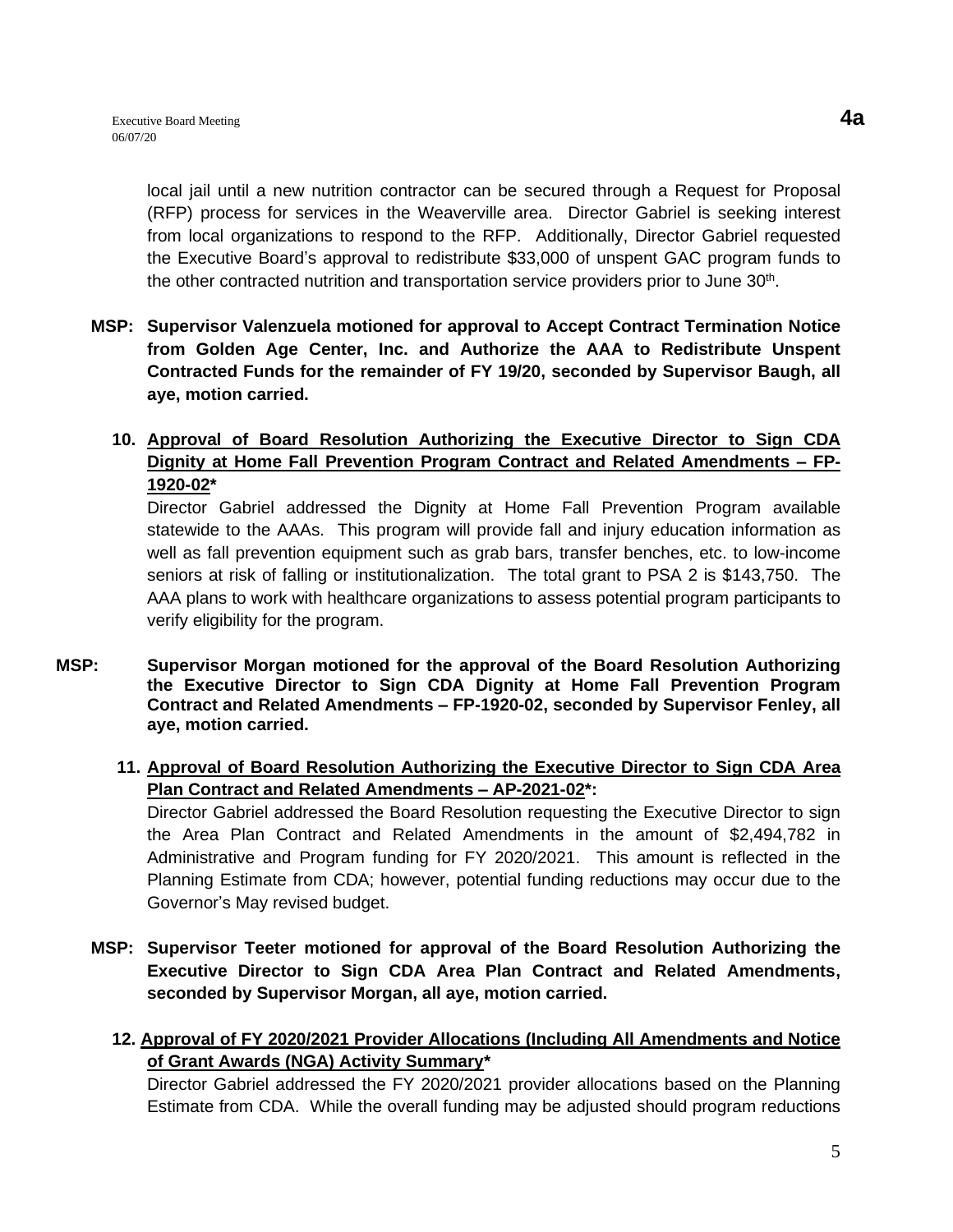occur, the percentage of funding will not change as it is based on the outcome of the RFP process for FY 2020/2024.

- **MSP: Marie Ingram motioned for the approval of the FY 2020/2021 Provider Allocations (Including All Amendments and Notice of Grant Awards (NGA) Activity Summary, seconded by Roberta Hohman, all aye, motion carried.**
	- **13. Approval to Authorize Executive Director to Sign FY 2020/2021 Service Provider Contracts & Related Amendments\***

Director Gabriel sought approval from the Executive Board to sign service provider contracts and amendments for FY 2020/2021.

**MSP: Marie Ingram motioned for approval to Authorize Executive Director to Sign FY 2020/2021 Service Provider Contracts & Related Amendments, seconded by Supervisor Morgan, all aye, motion carried.**

### **14. Approval of FY 2020/2021 County Match\***

Director Gabriel explained the County Match is required under the contract with CDA to support the AAA. The County Match is based on a preestablished percentage per county of the total amount of Administrative funding from CDA. This year, with a \$13,000 reduction in Administrative funding for FY 2020/2021, the amount of County Match per county is reduced.

### **MSP: Supervisor Baugh motioned for approval of the FY 2020/2021 County Match, seconded by Supervisor Fenley, all aye, motion carried.**

### **15. Approval of FY 2020/2021 Staff Benefits**\*

Director Gabriel addressed the staff benefits for FY 2020/2021. No actual change in staff benefits or costs will occur in FY 2020/2021; however, due to the additional staff added to the Ombudsman Program, the overall cost for staff benefits will increase.

- **MSP: Supervisor Morgan motioned for the approval of FY 2020/2021 Staff Benefits, seconded by Supervisor Valenzuela, all aye, motion carried.**
	- **16. Approval of FY 2020/2021 Proposed AAA Administrative Staff Salary Schedule**\* Director Gabriel explained that the only change to the AAA Administrative Staff Salary Schedule is related to the upcoming Minimum Wage increase in January 2021 for the affected positions.
- **MSP: Marie Ingram motioned for the approval of FY 2020/2021 Proposed AAA Administrative Staff Salary Schedule, seconded by Supervisor Valenzuela, all aye, motion carried.**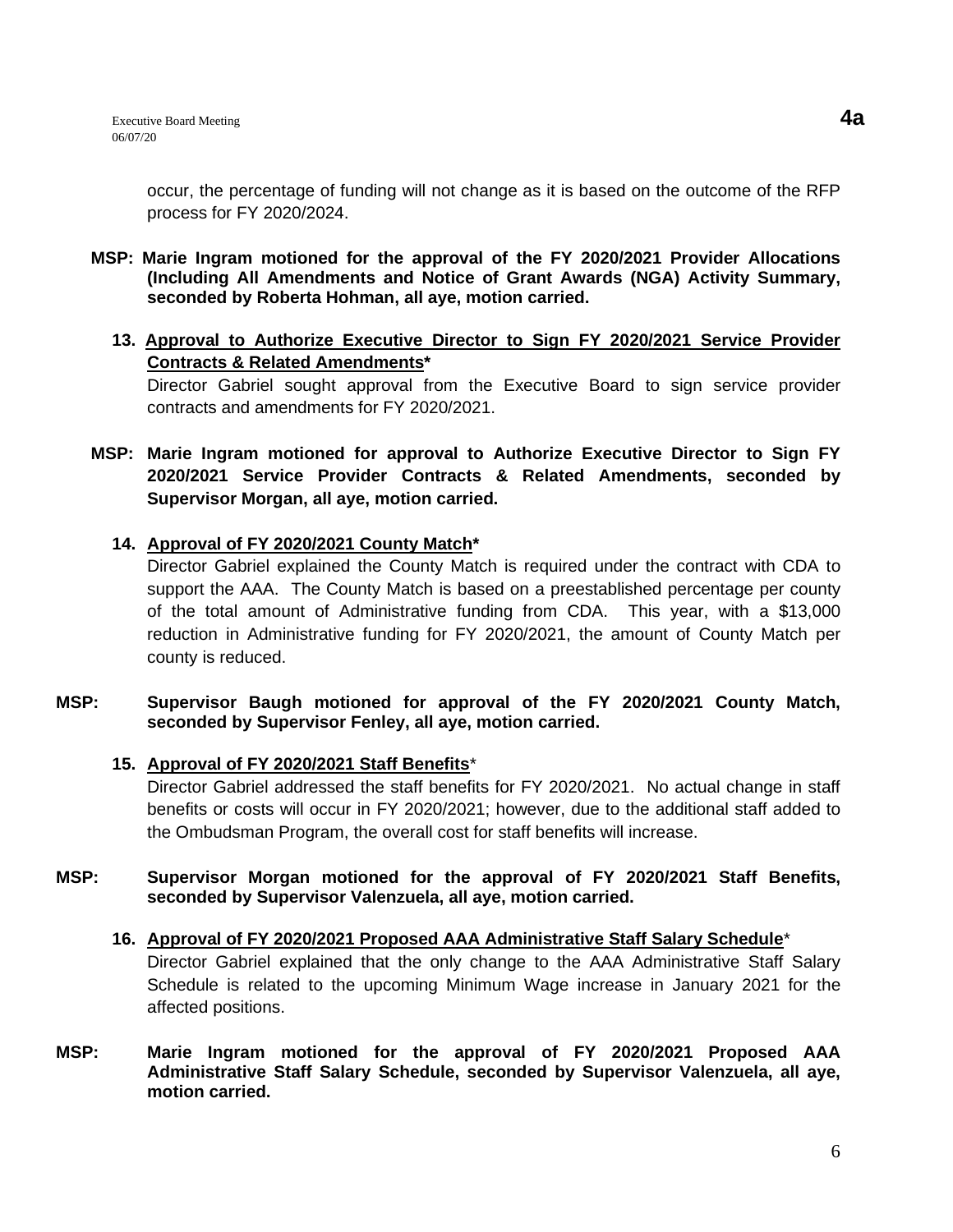### **17. Approval of FY 2020/2021 Proposed AAA Administrative Budget and Budget Narrative**\*

Director Gabriel addressed the budget narrative related to the AAA Administrative Budget. She noted the need to replace the AAA's failing copy machine soon with a refurbished machine. As routine, the cost of replacing a computer in an emergency situation remains in the budget as such a purchase requires CDA's prior approval. Director Gabriel addressed other operational expenses required in the administrative budget.

### **MSP: Supervisor Morgan motioned for approval of FY 2020/2021 Proposed AAA Administrative Budget and Budget Narrative, seconded by Sandy Bechtold, all aye, motion carried.**

### **18. Approval of FY 2020/2021 Proposed Ombudsman Staff Salary Schedule**\*

Director Gabriel explained that the only adjustment to the Proposed Ombudsman Program Staff Salary Schedule is related to the upcoming Minimum Wage Increase effective January 2021 for the affected positions.

### **MSP: Supervisor Valenzuela motioned for Approval of FY 2020/2021 Proposed Ombudsman Staff Salary Schedule, seconded by Sandy Bechtold, all aye, motion carried.**

# **19. Approval of FY 2020/2021 Proposed Ombudsman Program Budget and Budget Narrative\***

Director Gabriel addressed the Ombudsman Program budget and budget narrative which reflects an increase in salaries due to the minimum wage increase, the addition of an Ombudsman II position and computer equipment to support the new staff. Adjustments to other operational expenses were also addressed.

### **MSP: Roberta Hohman motioned to Approve FY 2020/2021 Proposed Ombudsman Program Budget and Budget Narrative, seconded by Supervisor Baugh, all aye, motion carried.**

### **20. New Business:**

Director Gabriel noted that the HICAP budget for next year has not yet arrived from CDA as the program traditionally follows the federal fiscal year schedule.

 The next board meeting will be the Collaborative Meeting with the PSA 2 Advisory Council scheduled on Monday, June 15, 2020 at 10:30.

### **21. Old Business:**

None.